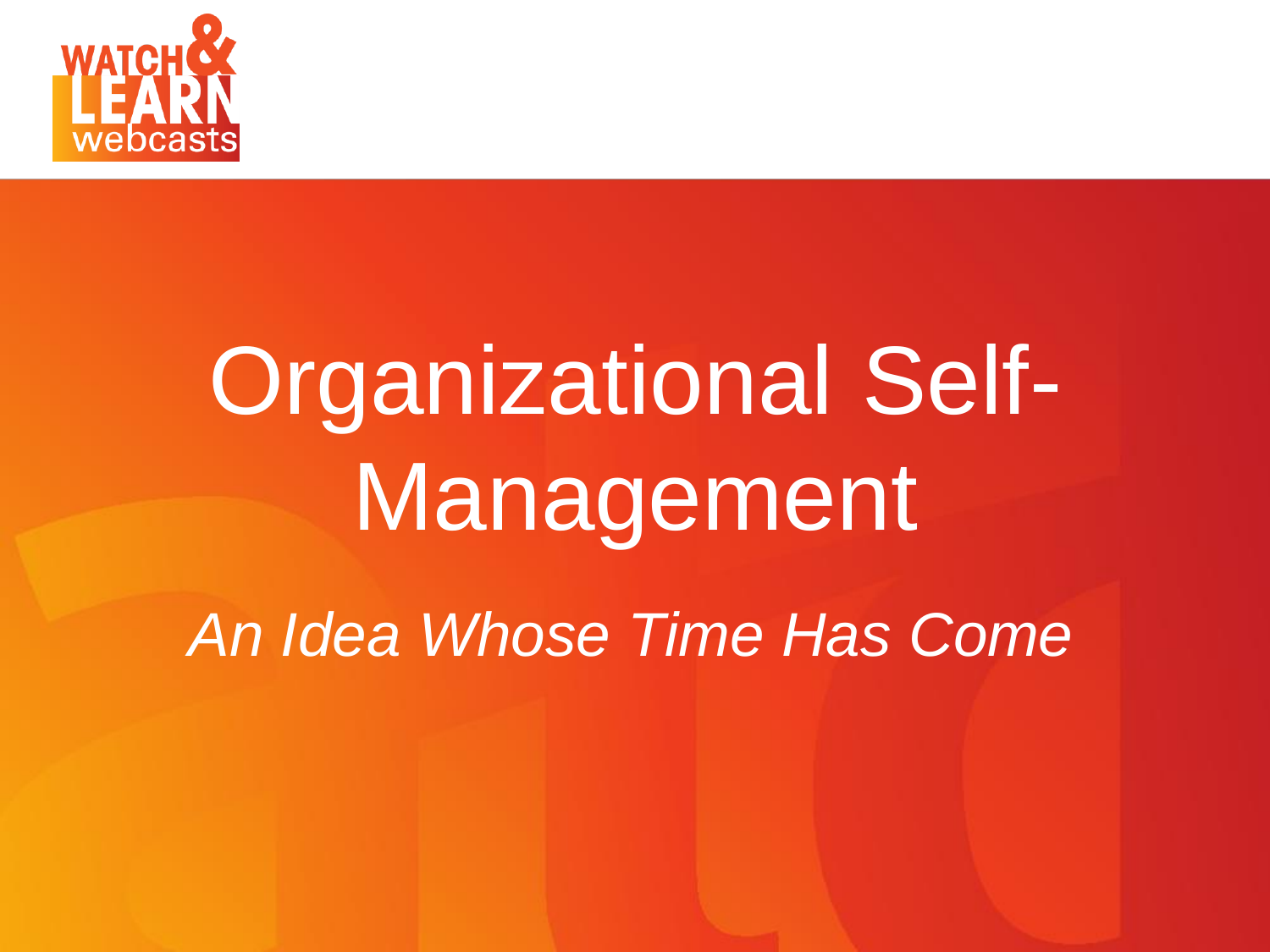# Organizational Self-Management The Origin

- **The Morning Star Project**
- **Colleague Principles**
- Philosophical Foundations
- **Technological Imperatives**
- **Social Imperatives**
- **The Meaning of Management**

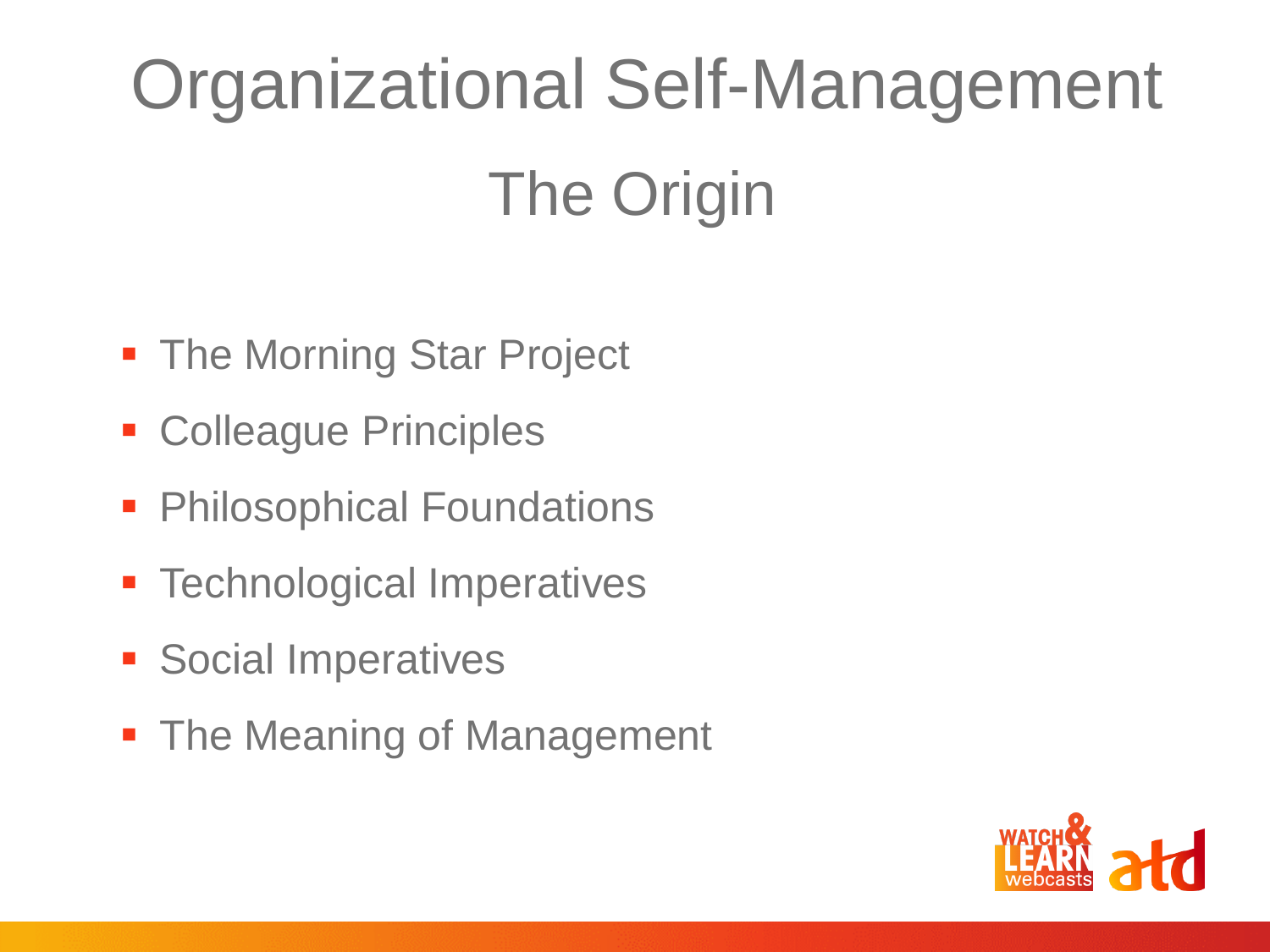

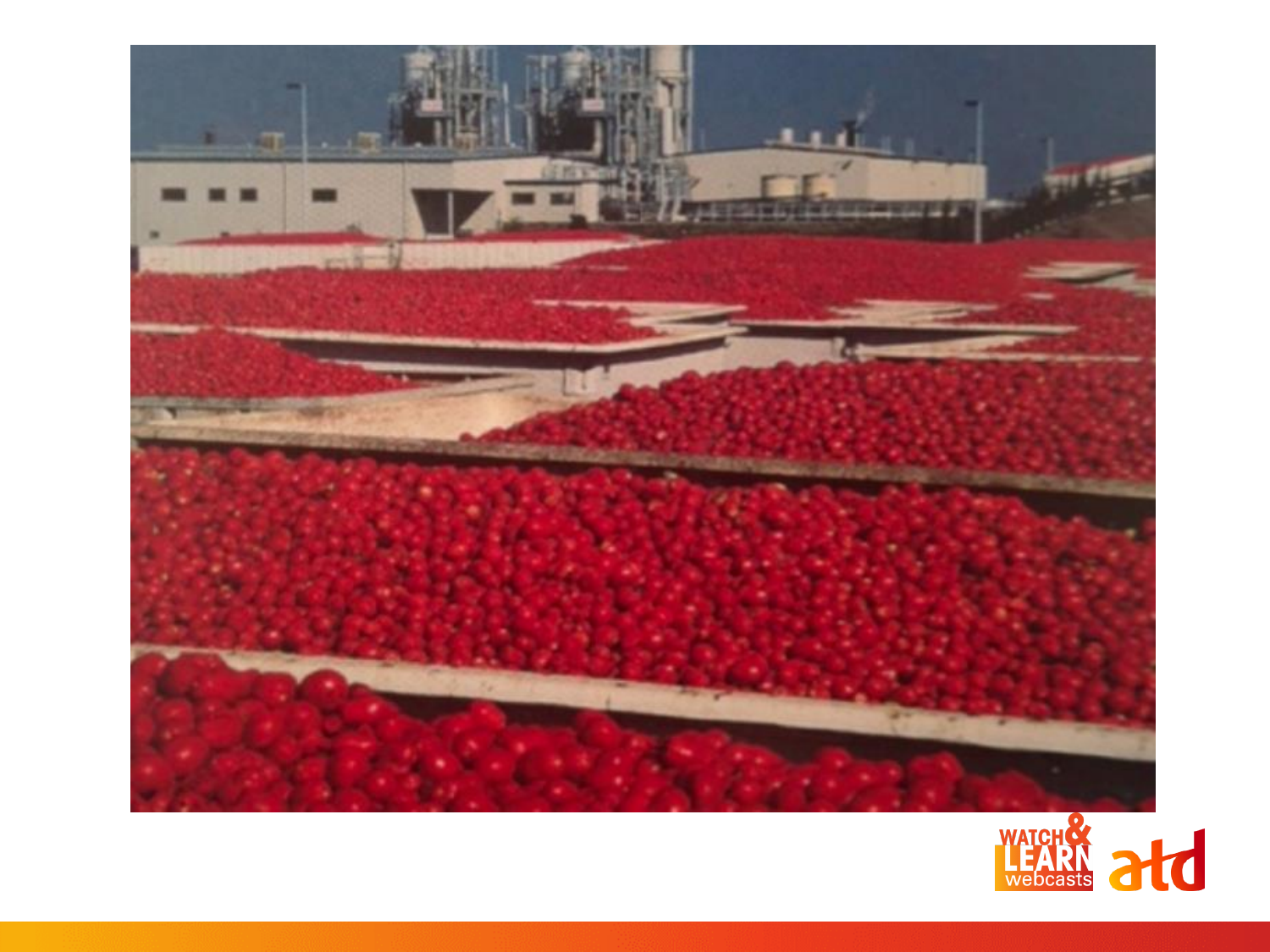**- No Unilateral Authority to Fire** 

• No Command Authority

• No "Employee Discipline"

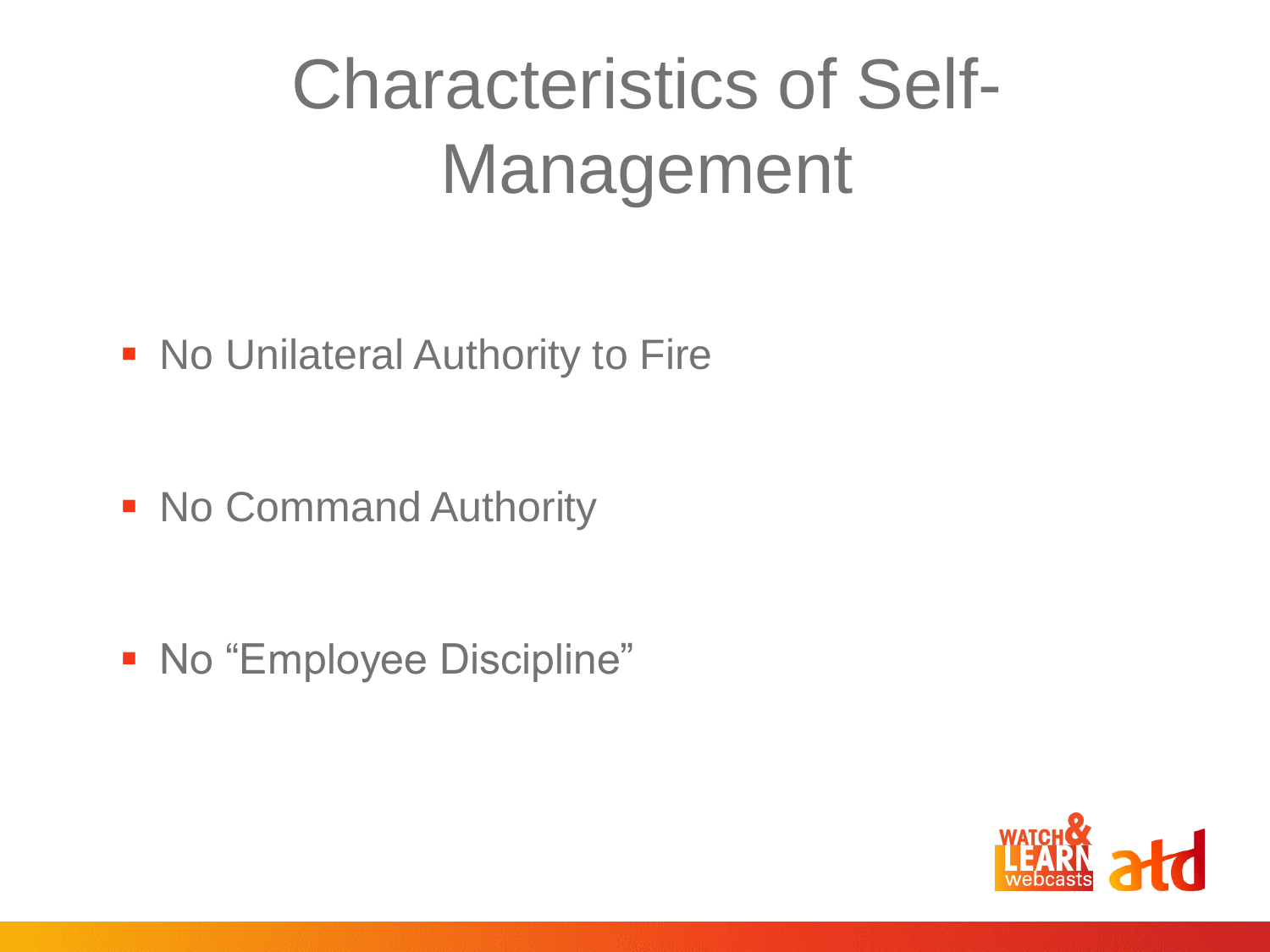**Everyone a Professional** 

• Rings of Responsibility

• No Traditional Budgets

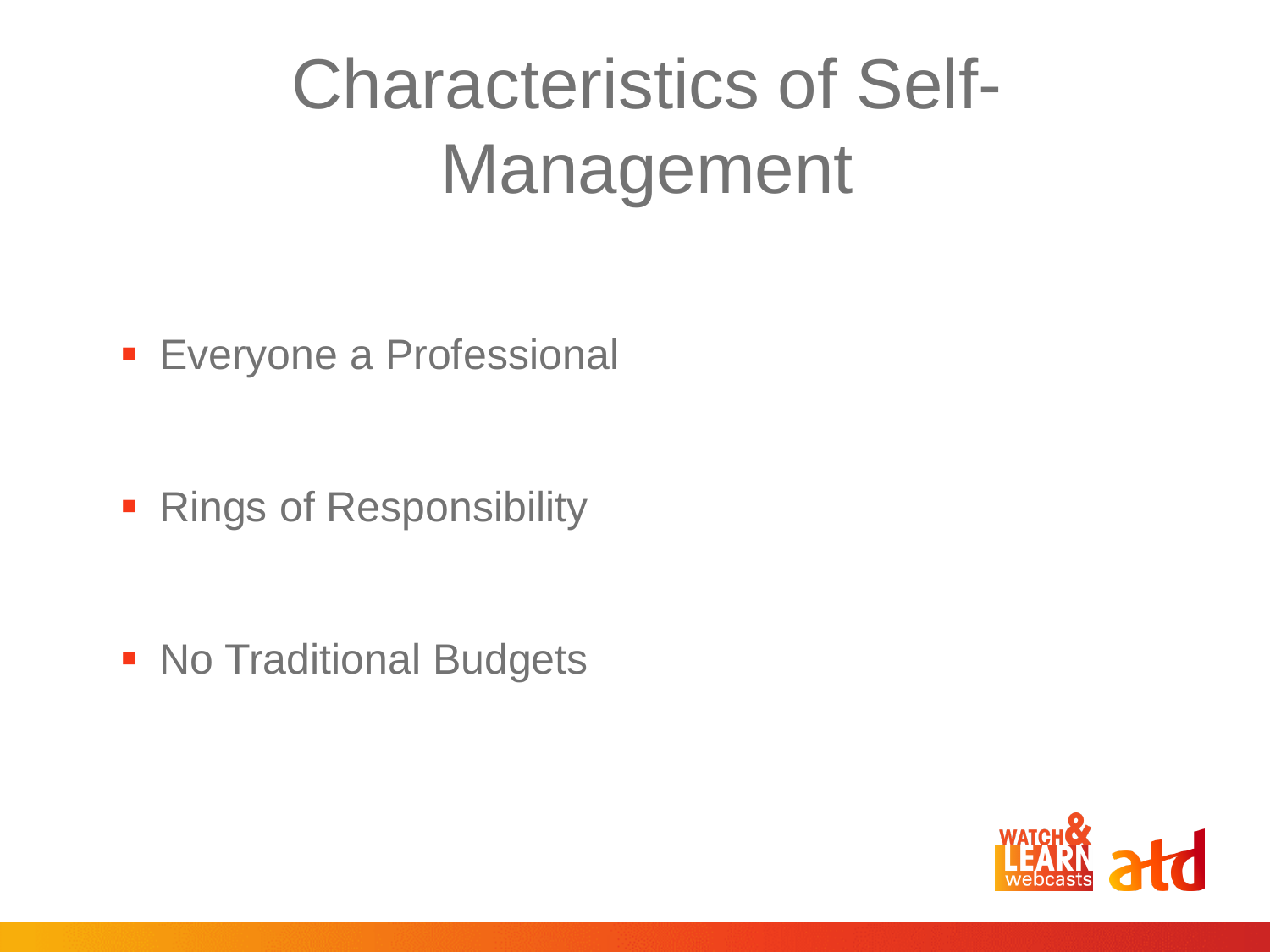Work as a Game

**- Natural Leadership** 

**Engagement through Autonomy** 

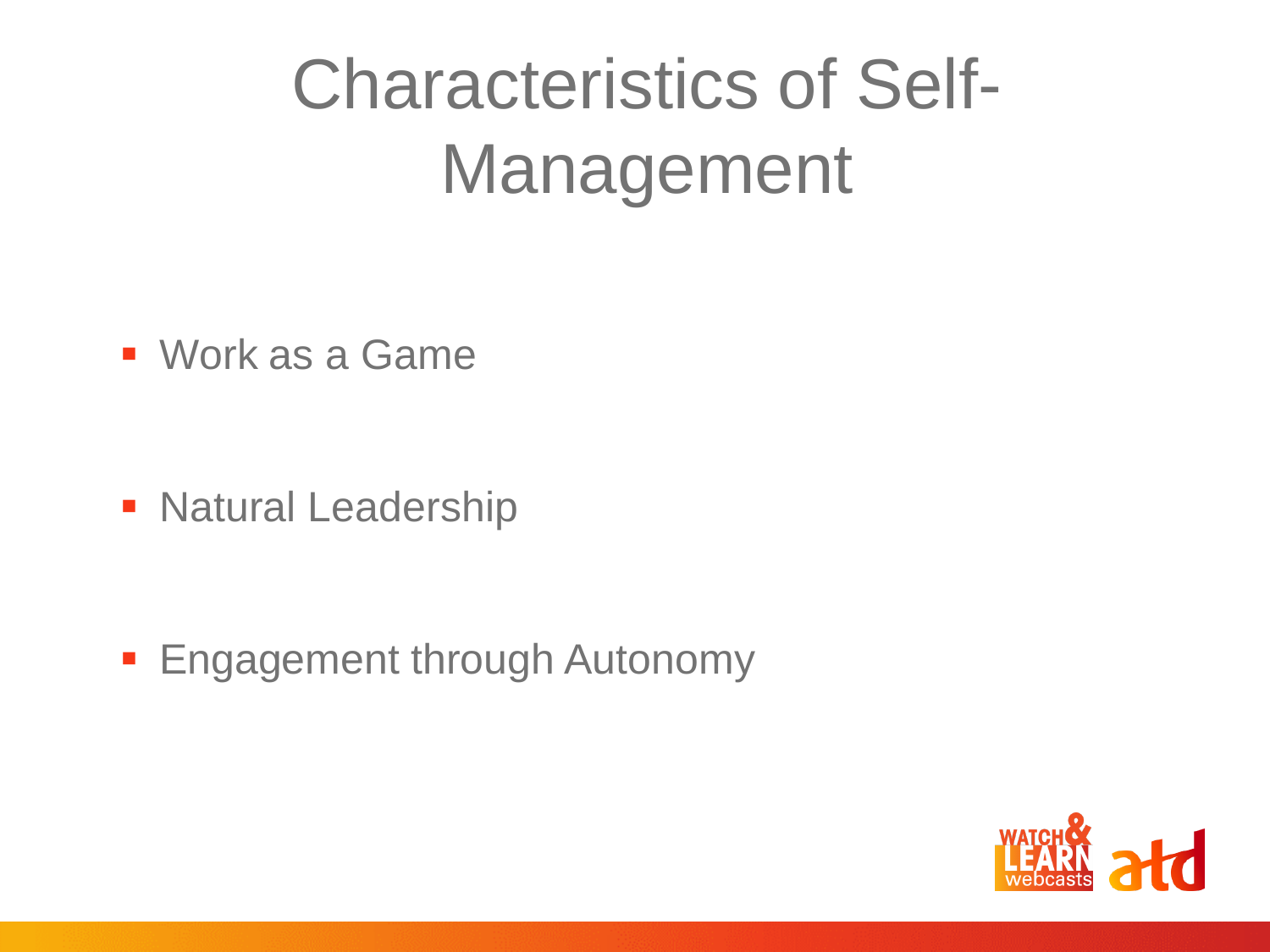**Unofficial Justice System** 

**Truth-Seeking Behavior** 

**No Excuses for Failure** 

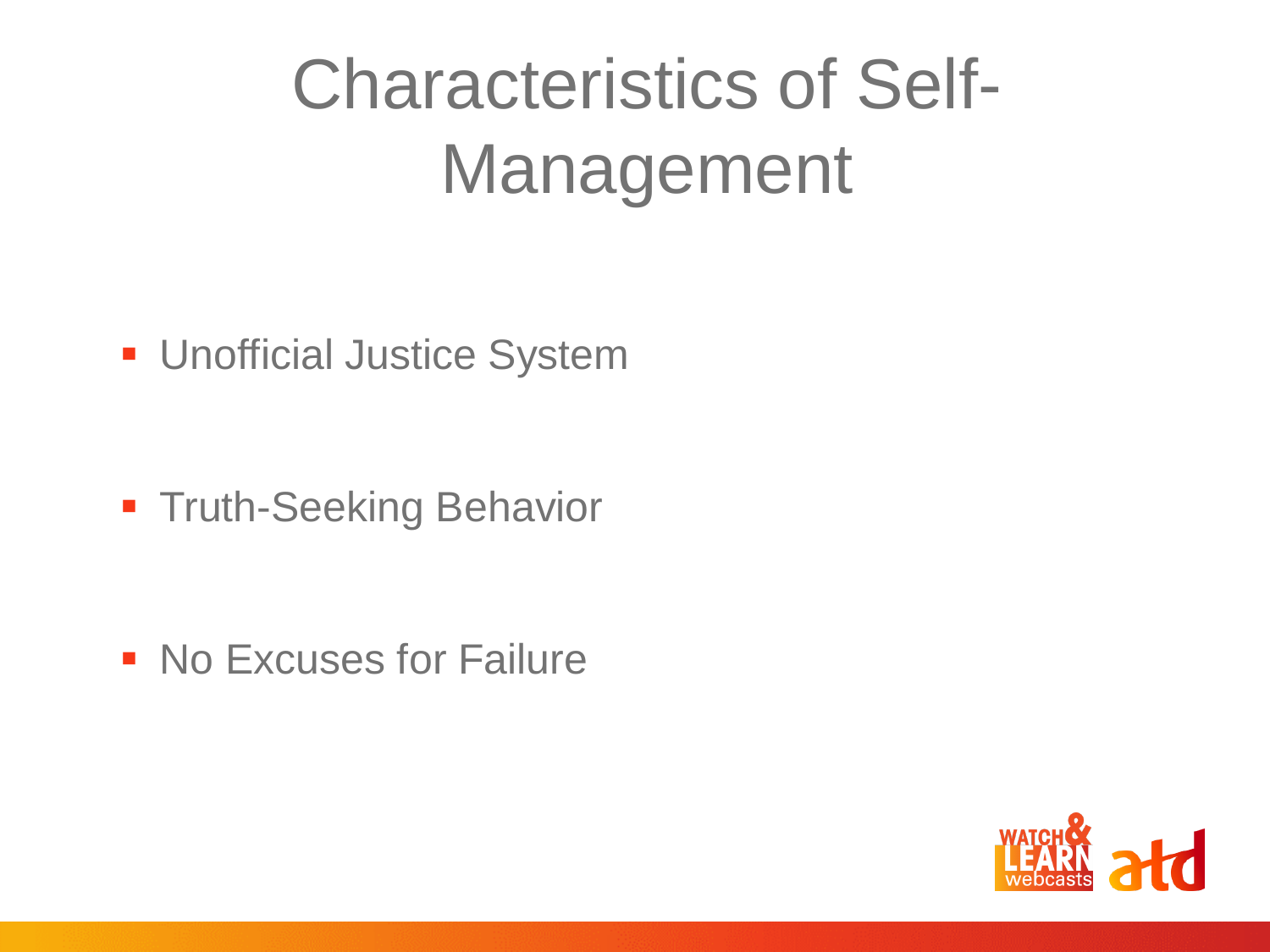• The Meaning of Competition

**Going Beyond Empowerment** 

**- Not Work-Life Balance** 

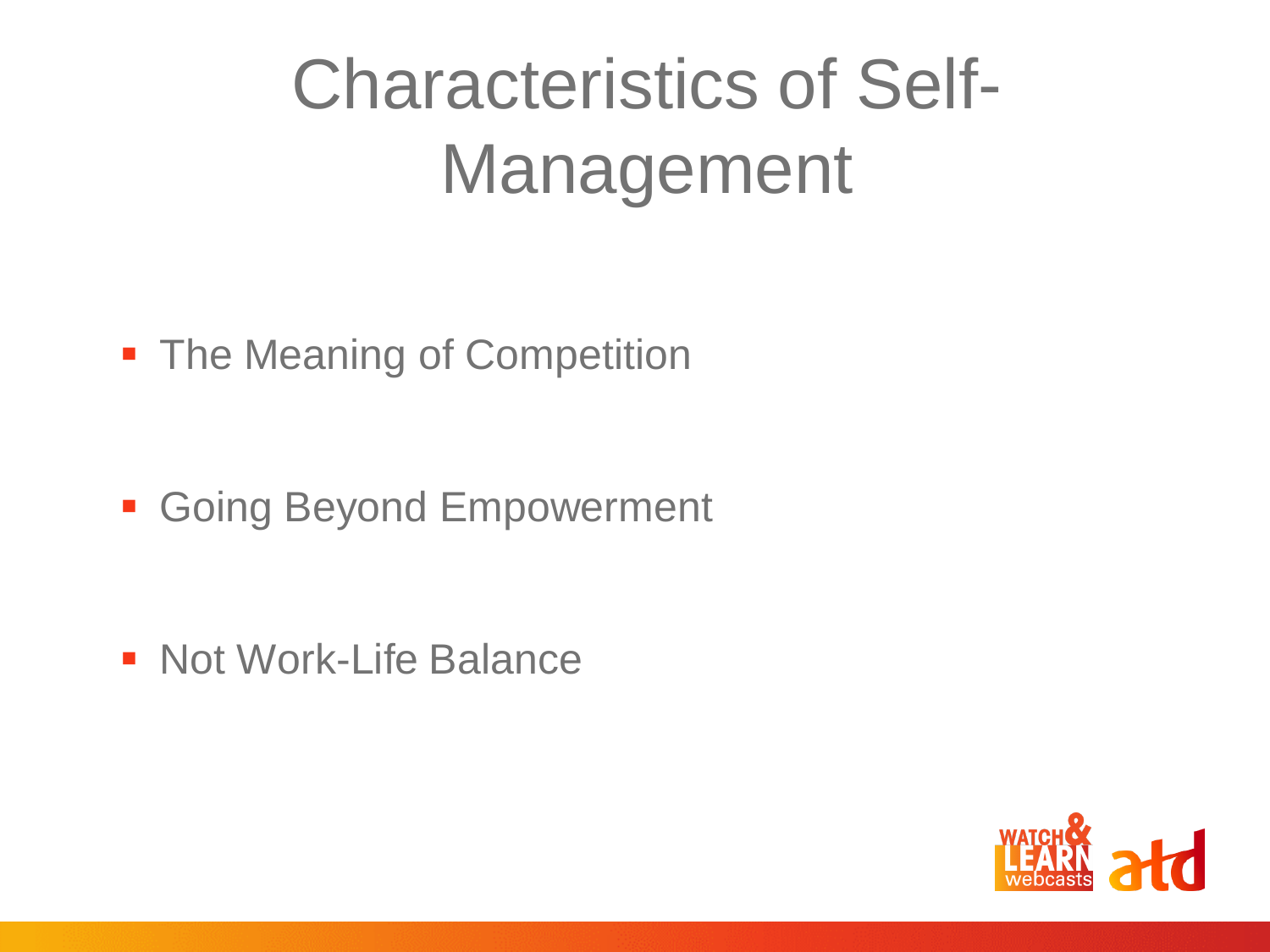**Everything is Negotiable** 

**- Accountability for Commitments** 

**Enterprise Constitution** 

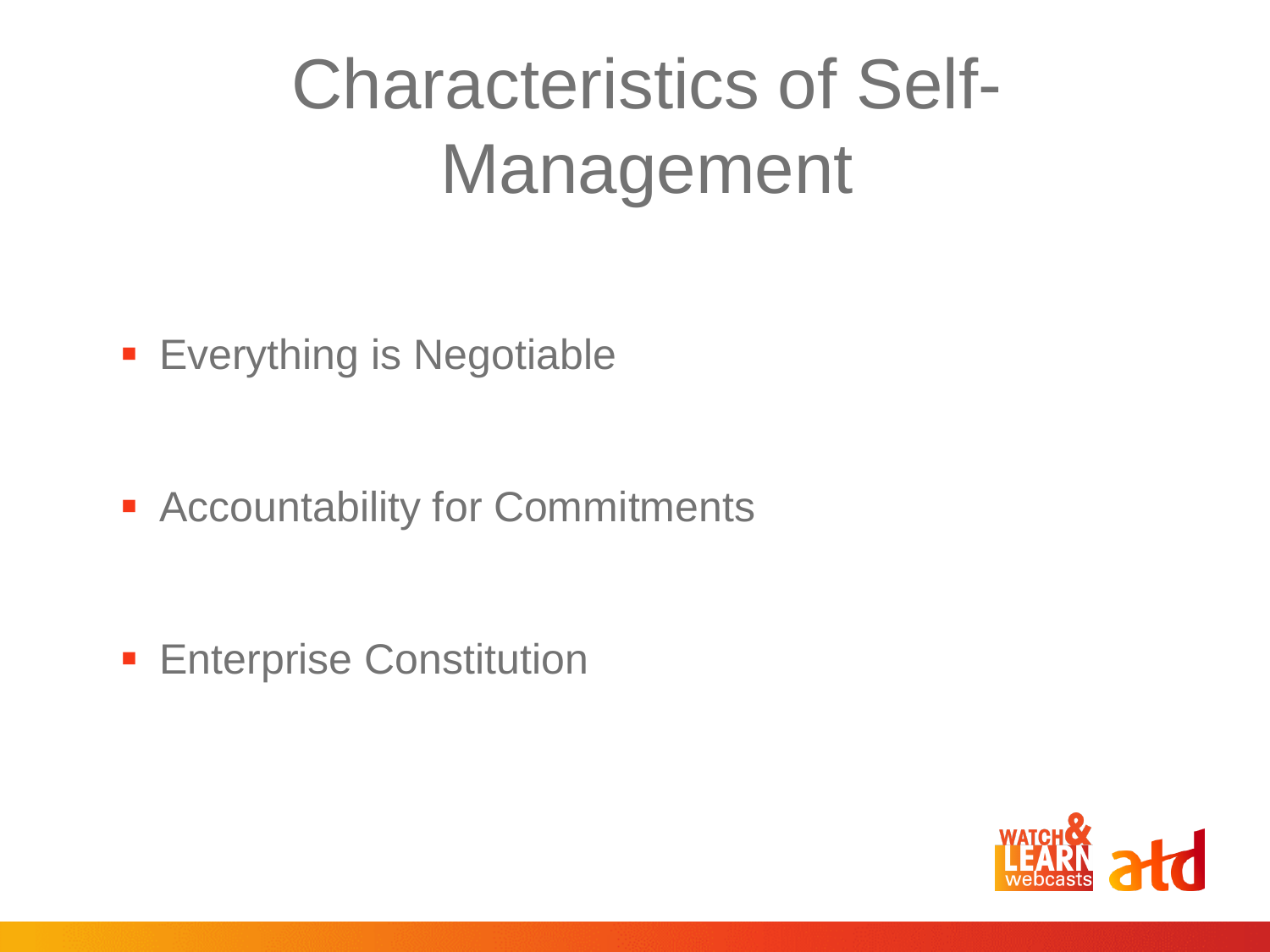**• Managing Complexity through Simplicity** 

**Fractal Organization** 

**Generations Y & Z** 

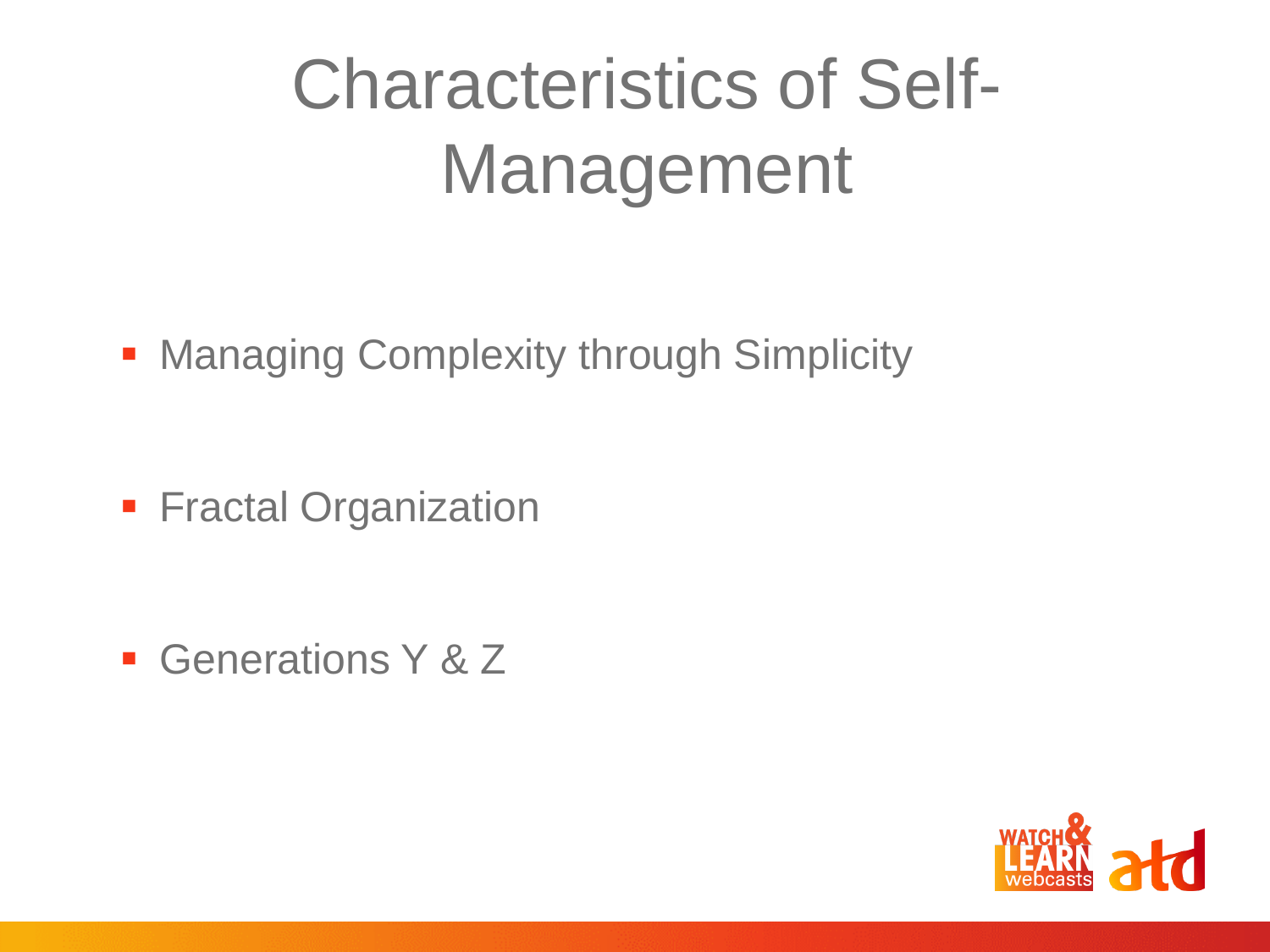**Enterprise Mission** 

**Business Unit Mission** 

**Personal Commercial Mission** 

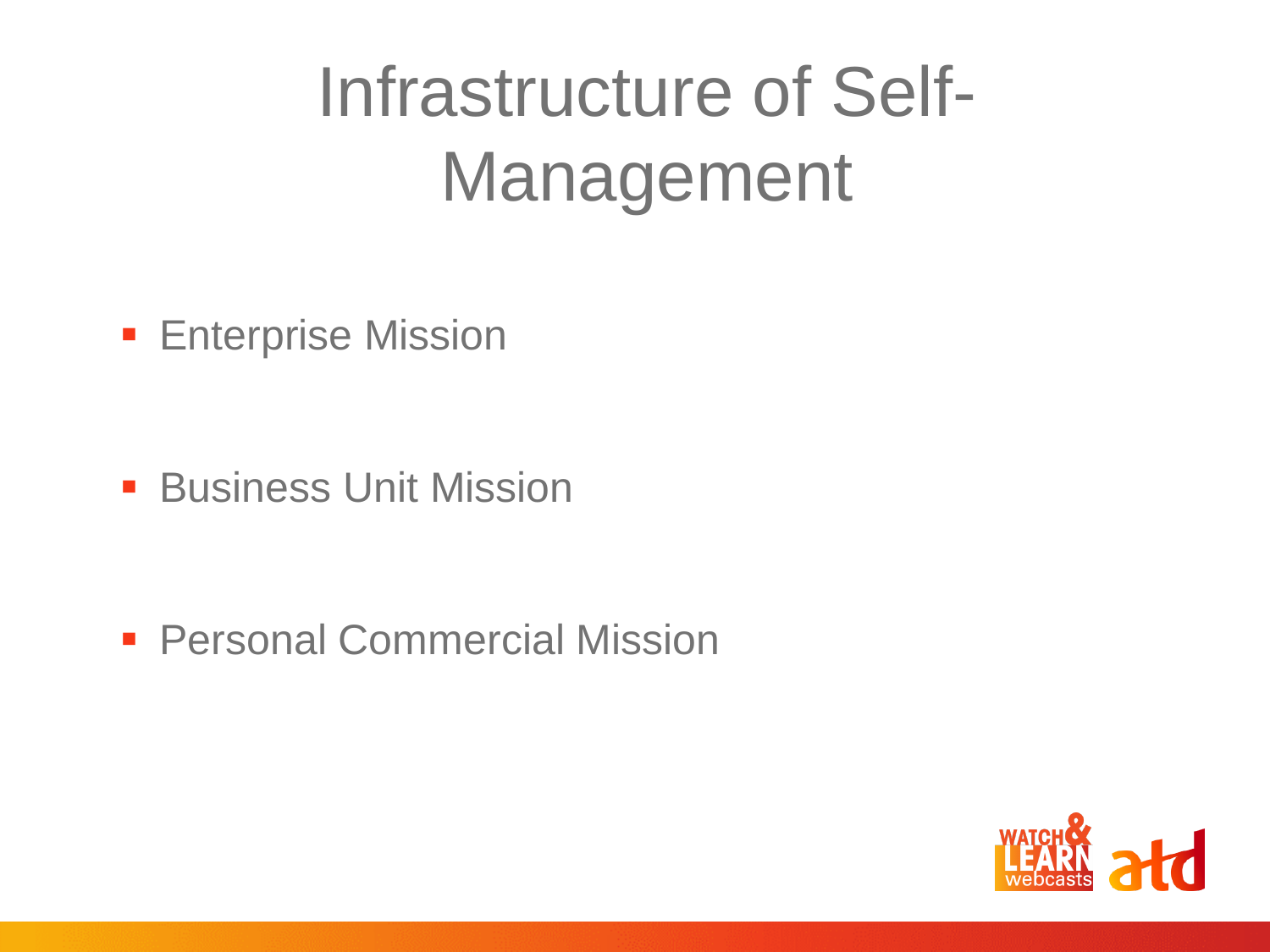**• Colleague Principles** 

**Gaining Agreement Process** 

**Personal Commercial Vision** 

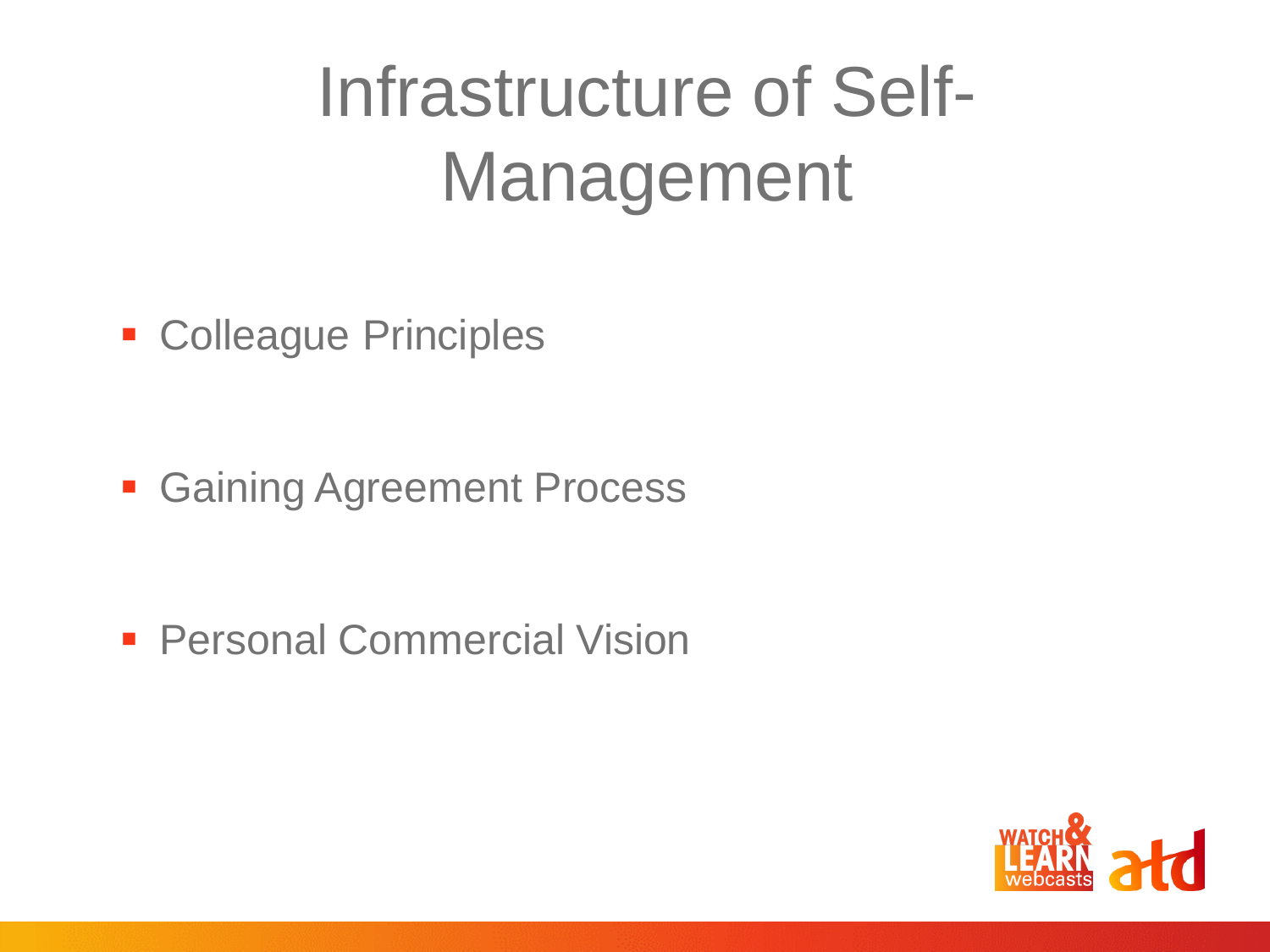**- Colleague Letter of Understanding (CLOU)** 

**Process Stewardships** 

**Steppingstones (KPIs)** 

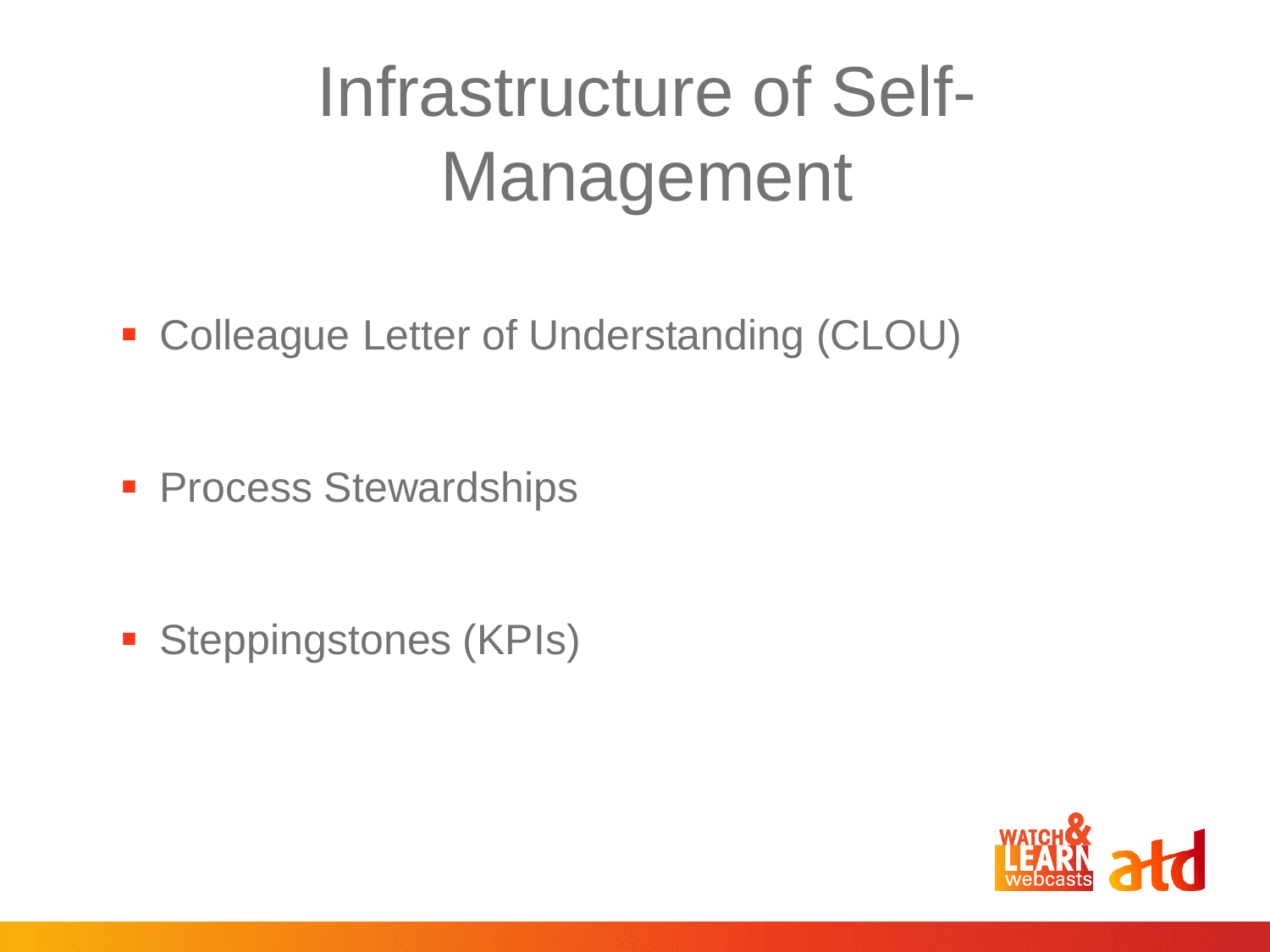**Recruitment & Selection** 

**Self-Management Competencies** 

**• Onboarding & Adaptation** 

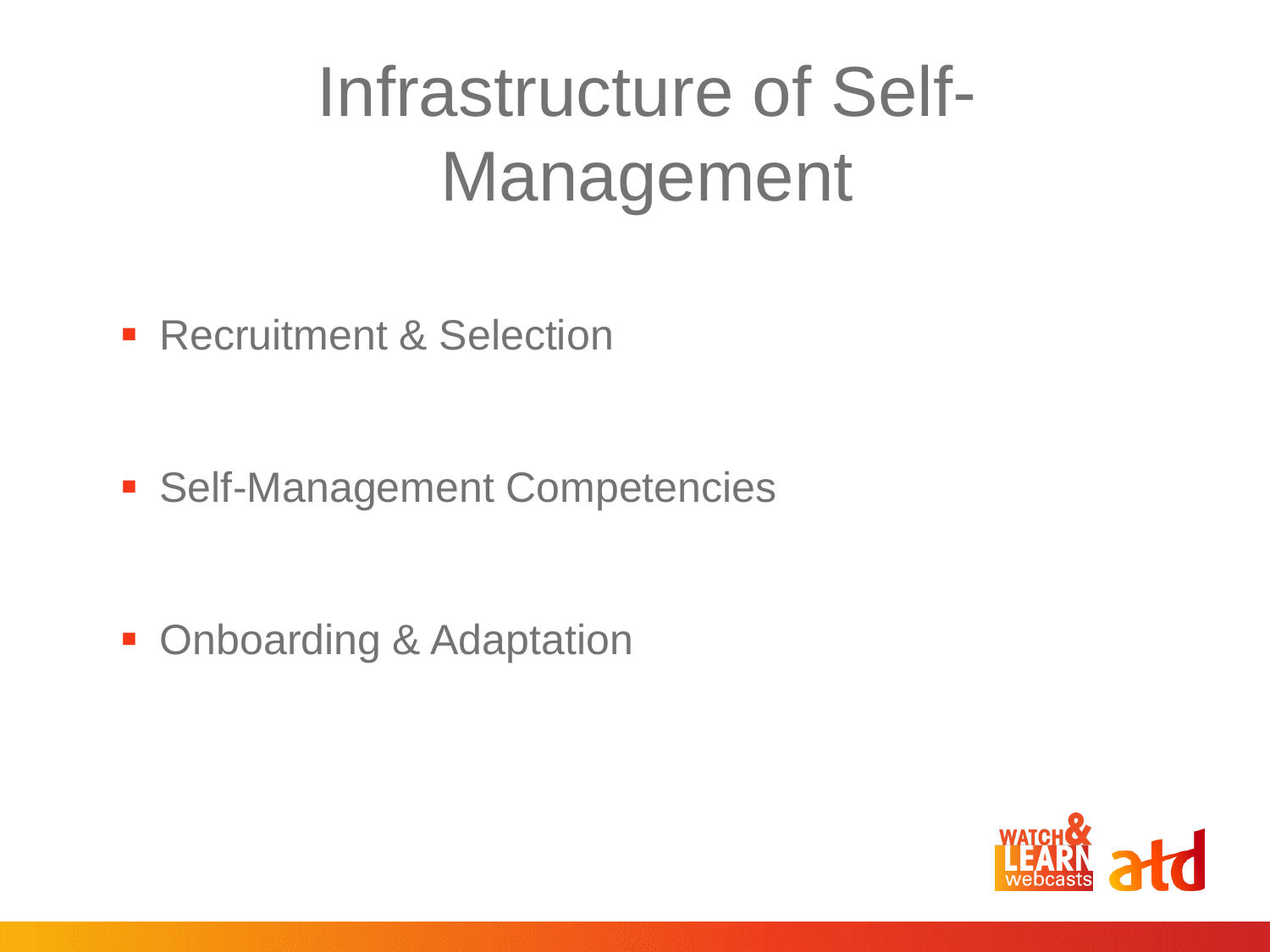**- Self-Management Orientation** 

**Business Units** 

**Strategic Planning** 

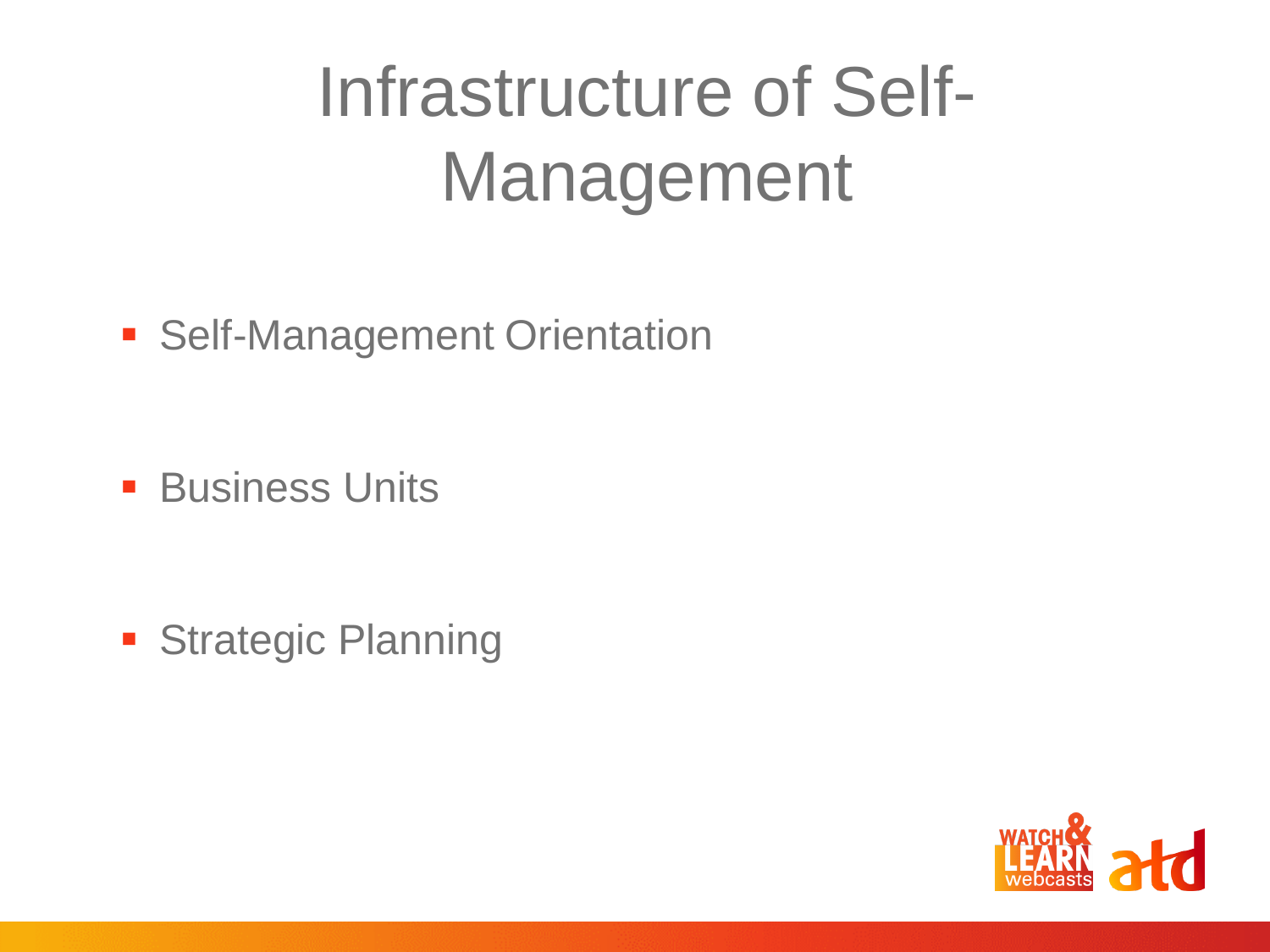**Councils** 

**Professional Education (Mini-MBA)** 

**Compensation & 360-Degree Feedback** 

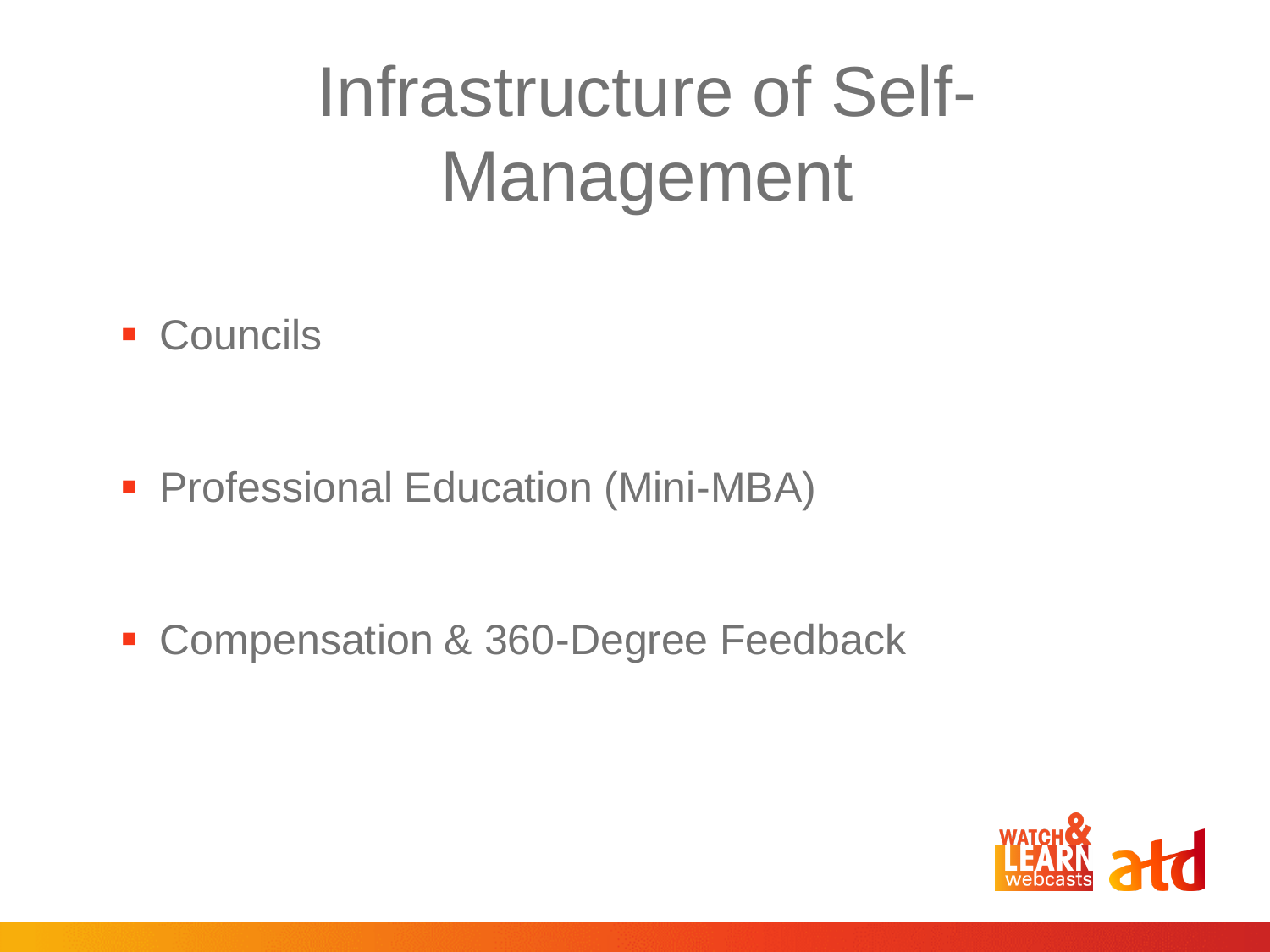

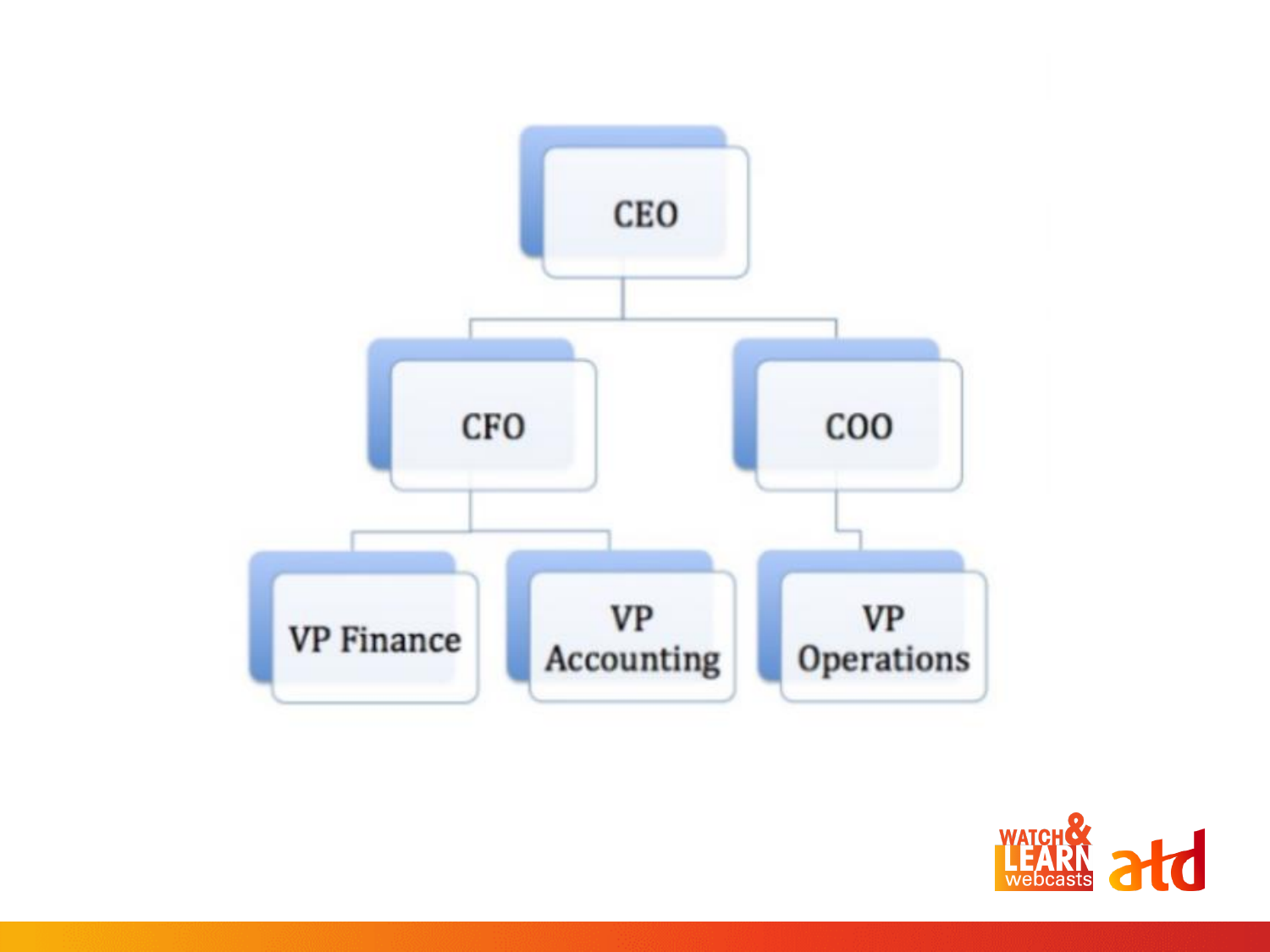

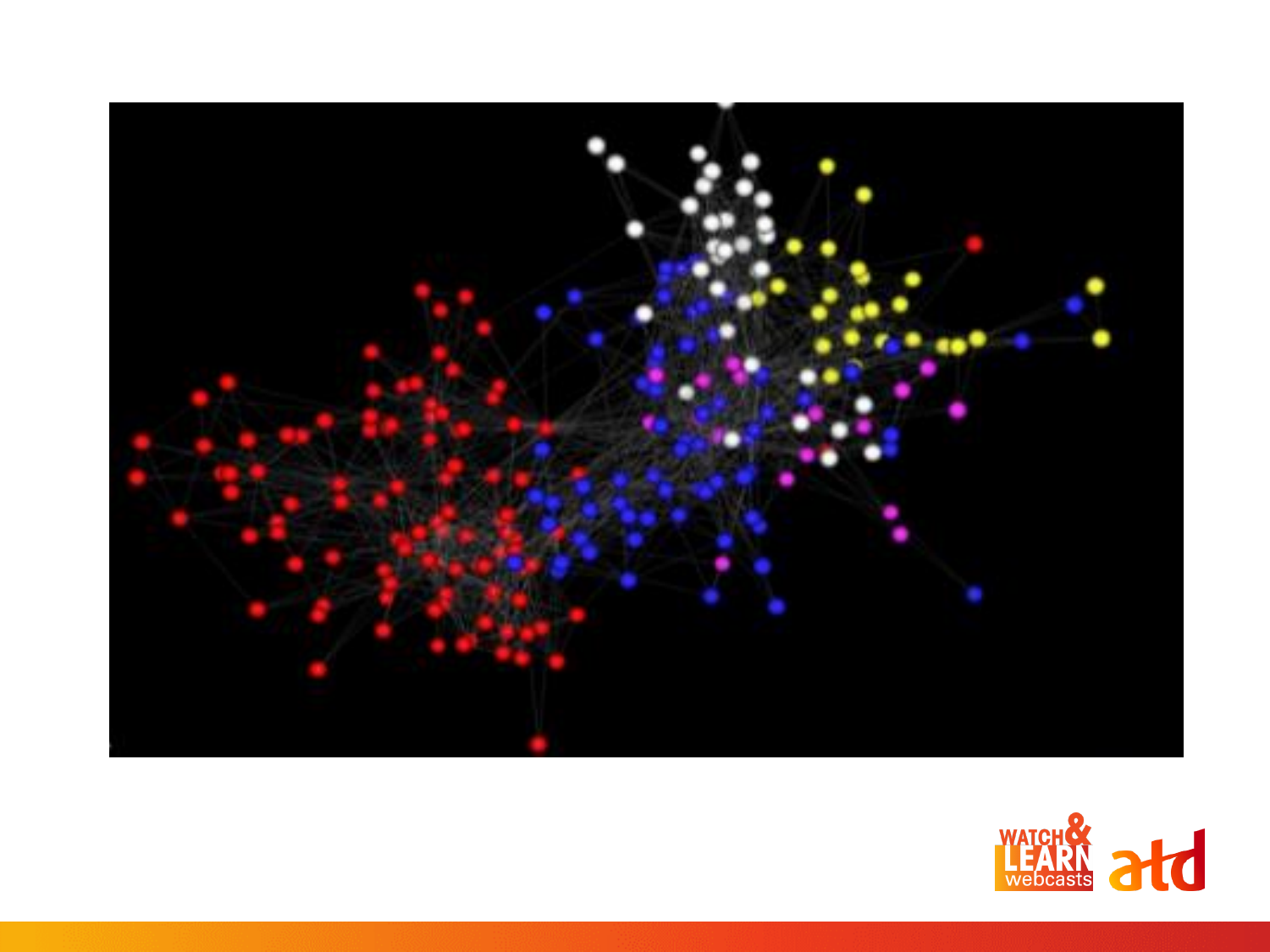**Connectors** 

**Dynamism & Change** 

**Power of the Human Network** 

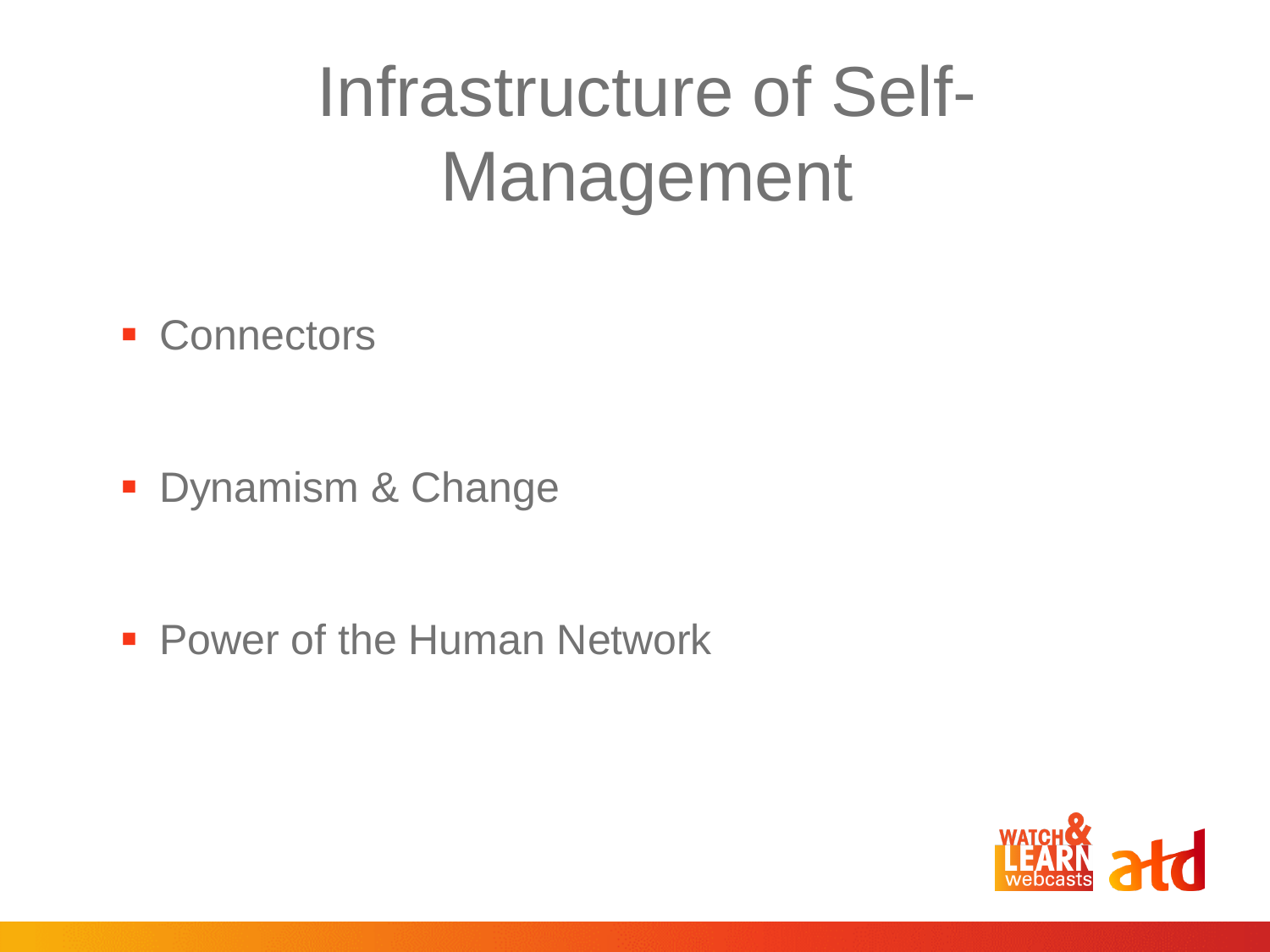**Resiliency of the Human Network** 

**Strength of Governance** 

**- Learning Organization** 

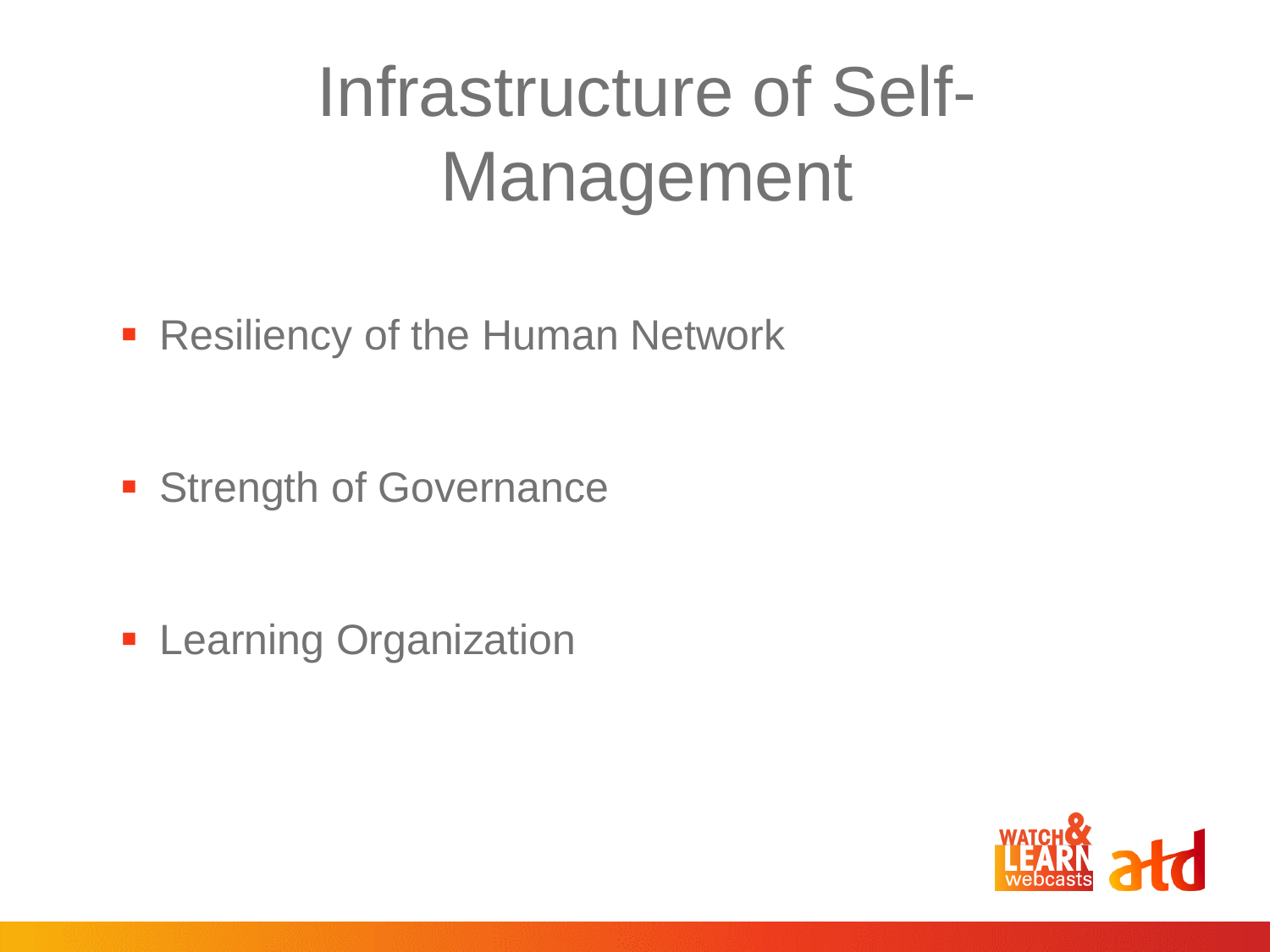• Optimization on Principles

**Scalability & Control** 

**- Addressing Polarities** 

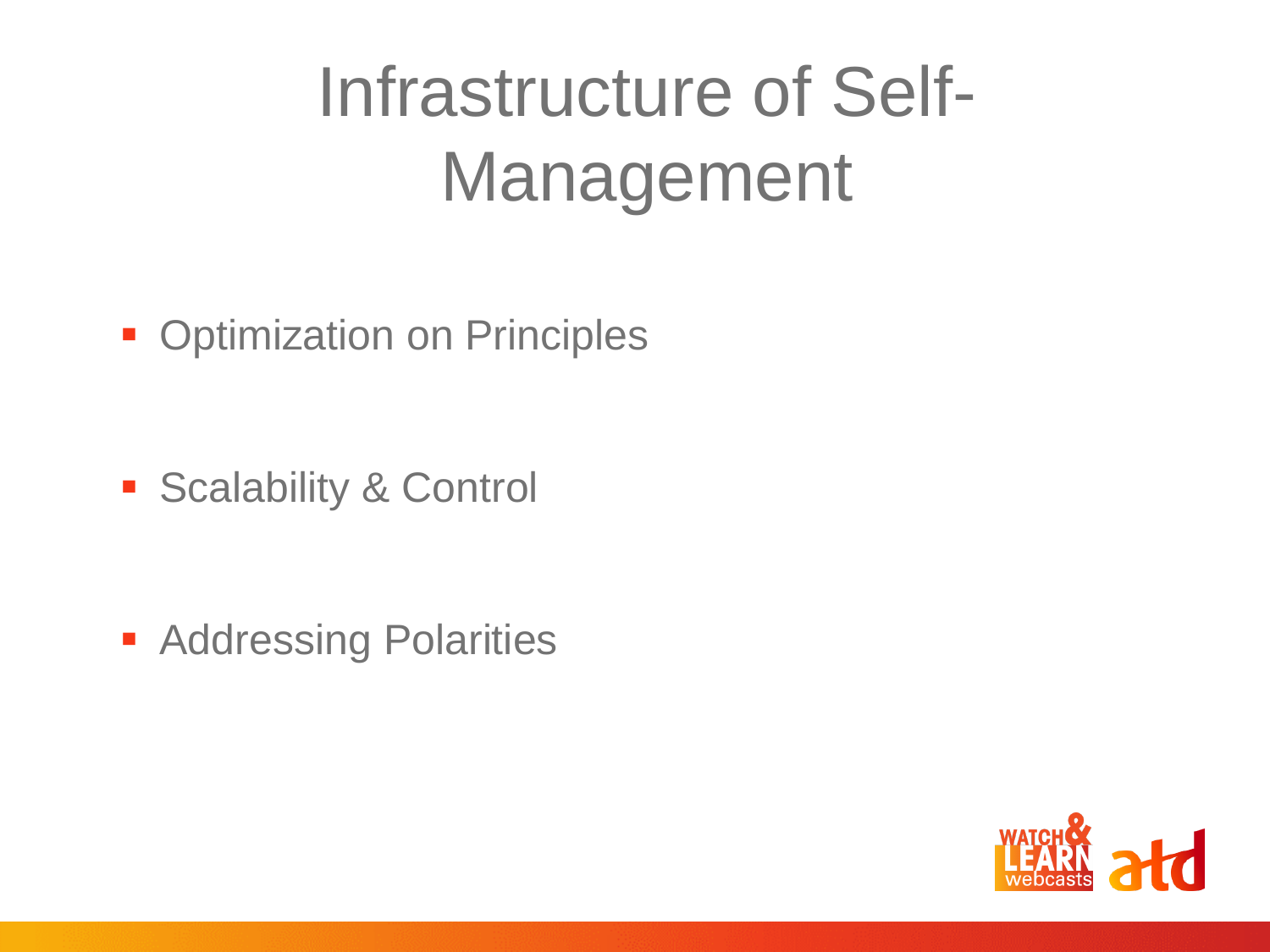#### Challenges for Self-Management

**Skepticism** 

• Not Everyone Succeeds

**Decision Speed** 

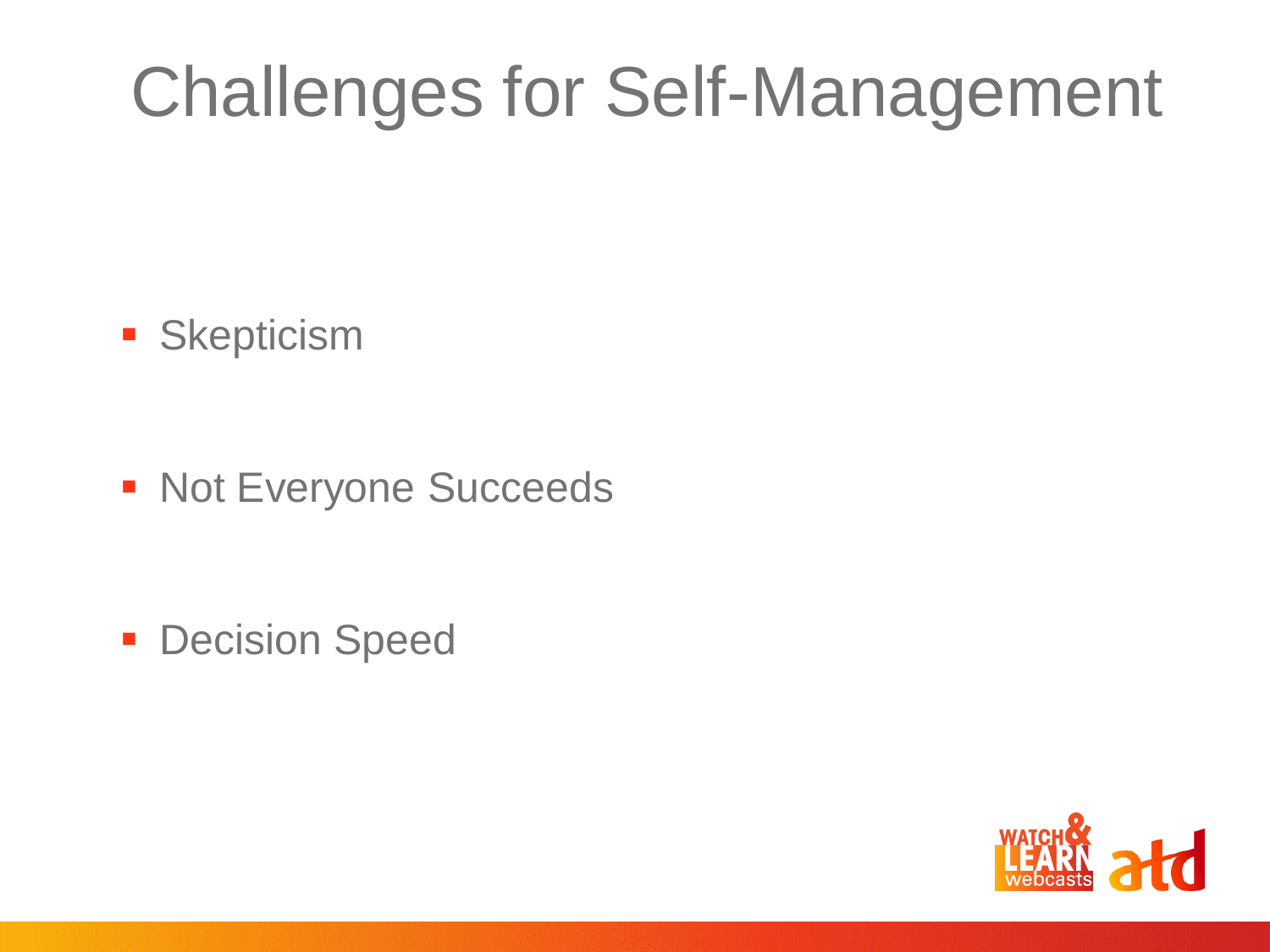#### Challenges for Self-Management

**Communication** 

**- Language**